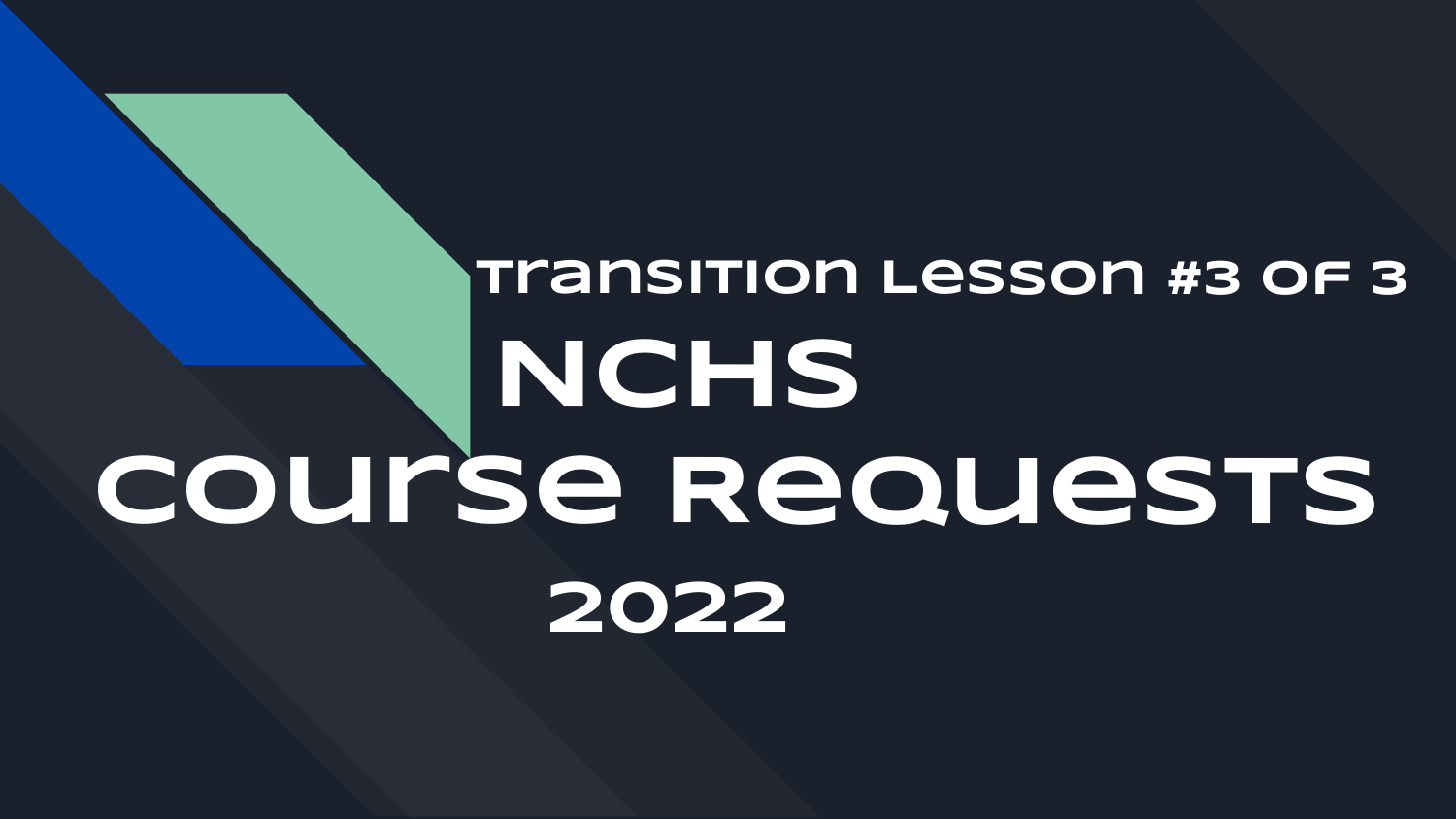#### **Agenda**

- ➔ Info. from NCHS students
- → Building your schedule
- ➔ Information on websites
- ➔ Appeal process
- ➔ Review tutorial on registering for classes
- → Login to PowerSchool
- ➔ Next steps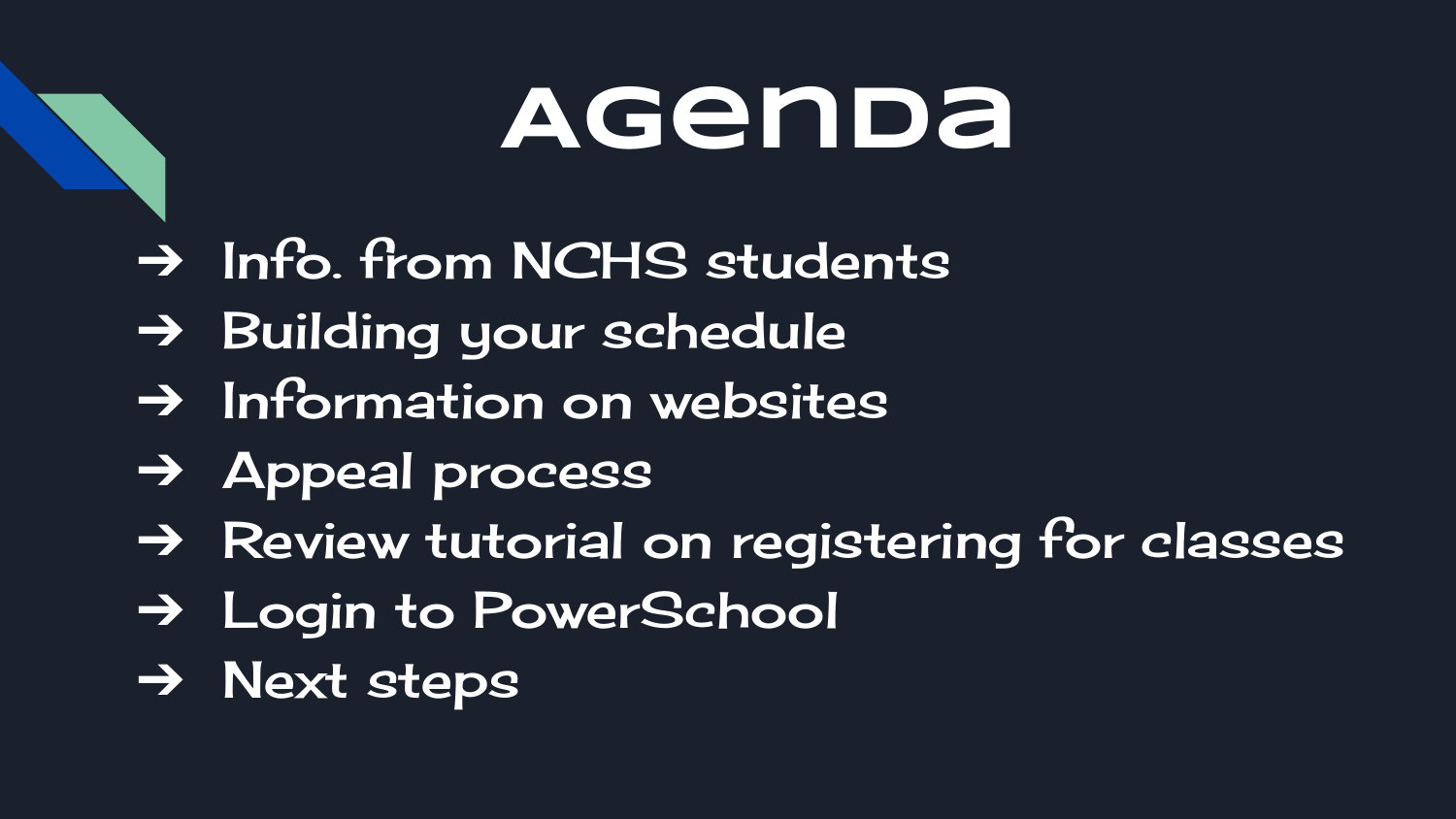

# **Which is best?**

Be open to new opportunities & ideas as they come along. **OR** Have a 4-year plan for high school from the start.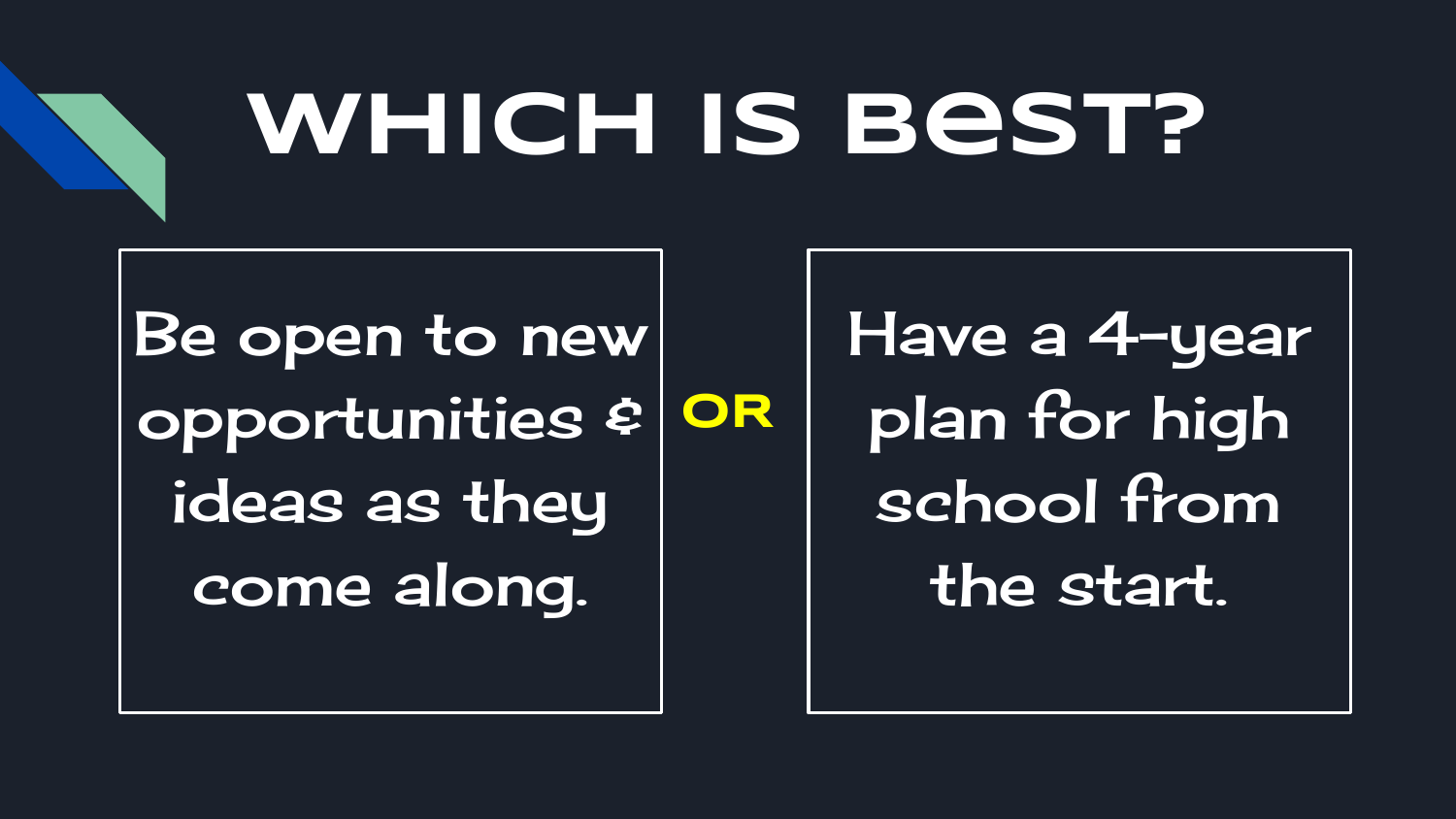## **Course info**

→ Fantastic new website! NCHS homepage > School Information > Incoming Students ➔ [Link](https://www.ncps-k12.org/Page/11)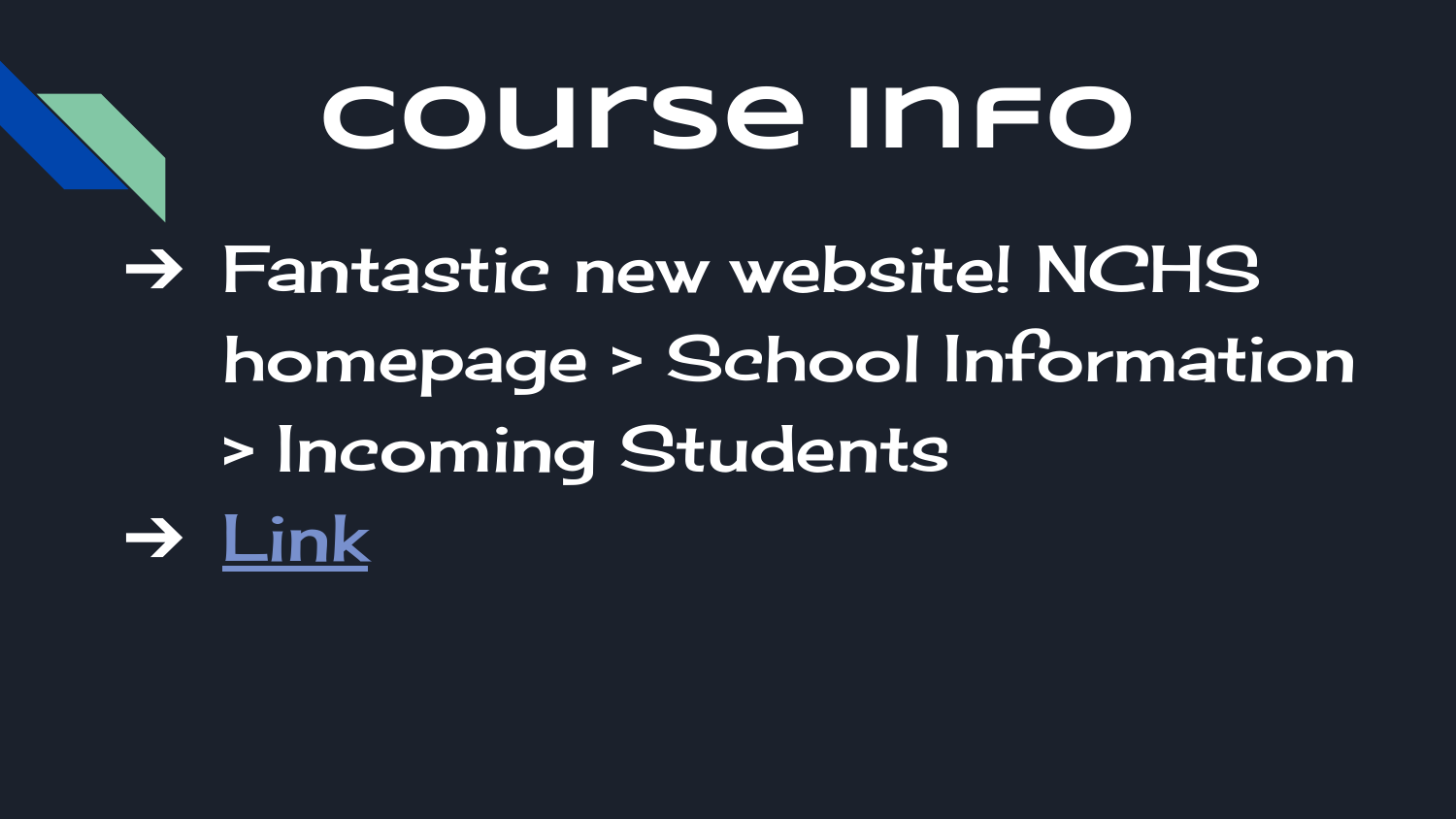#### **Appeal**

- Sharing your thoughts  $\varepsilon$  experiences with the HS and asking them to relook at your data
- → Like a graded writing piece edit & revise
- ➔ For World Language & Math, also need to appeal to decline the rec. for advanced level
- ➔ Link in PowerSchool
- $\rightarrow$  HS will tell you the decision in May
- → HS will update your schedule if granted
- → Four-year perspective
- $\rightarrow$  Student ID Number is on the bottom of Grades  $\epsilon$ Attendance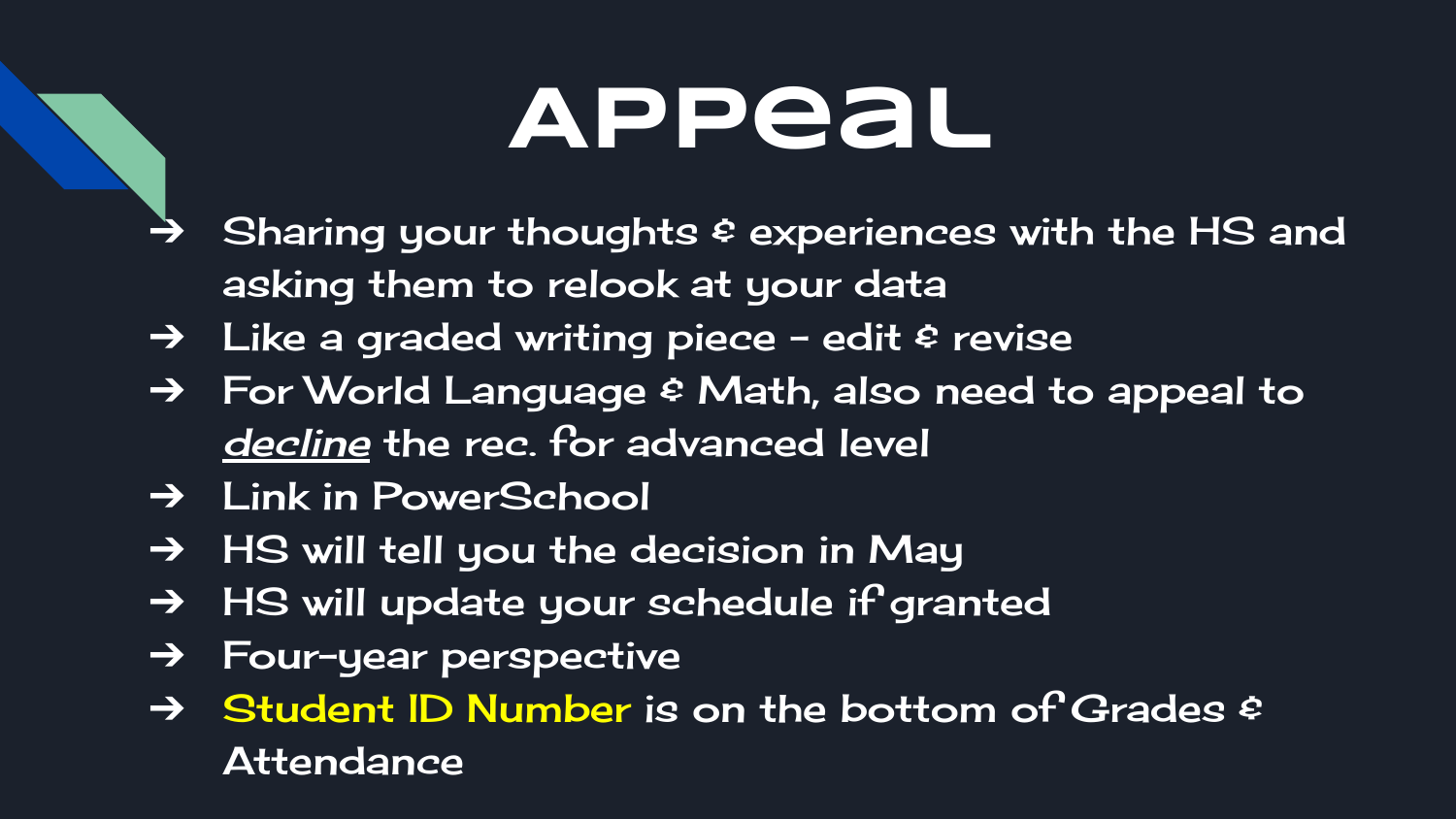## **Course Requests**

- $\rightarrow$  Initial recommendations
- ➔ Link to Program of Study
- ➔ Link to Google Form for Appeal
- ➔ Primary electives & Alternative electives
- ➔ "Temporary" submit (until April 1)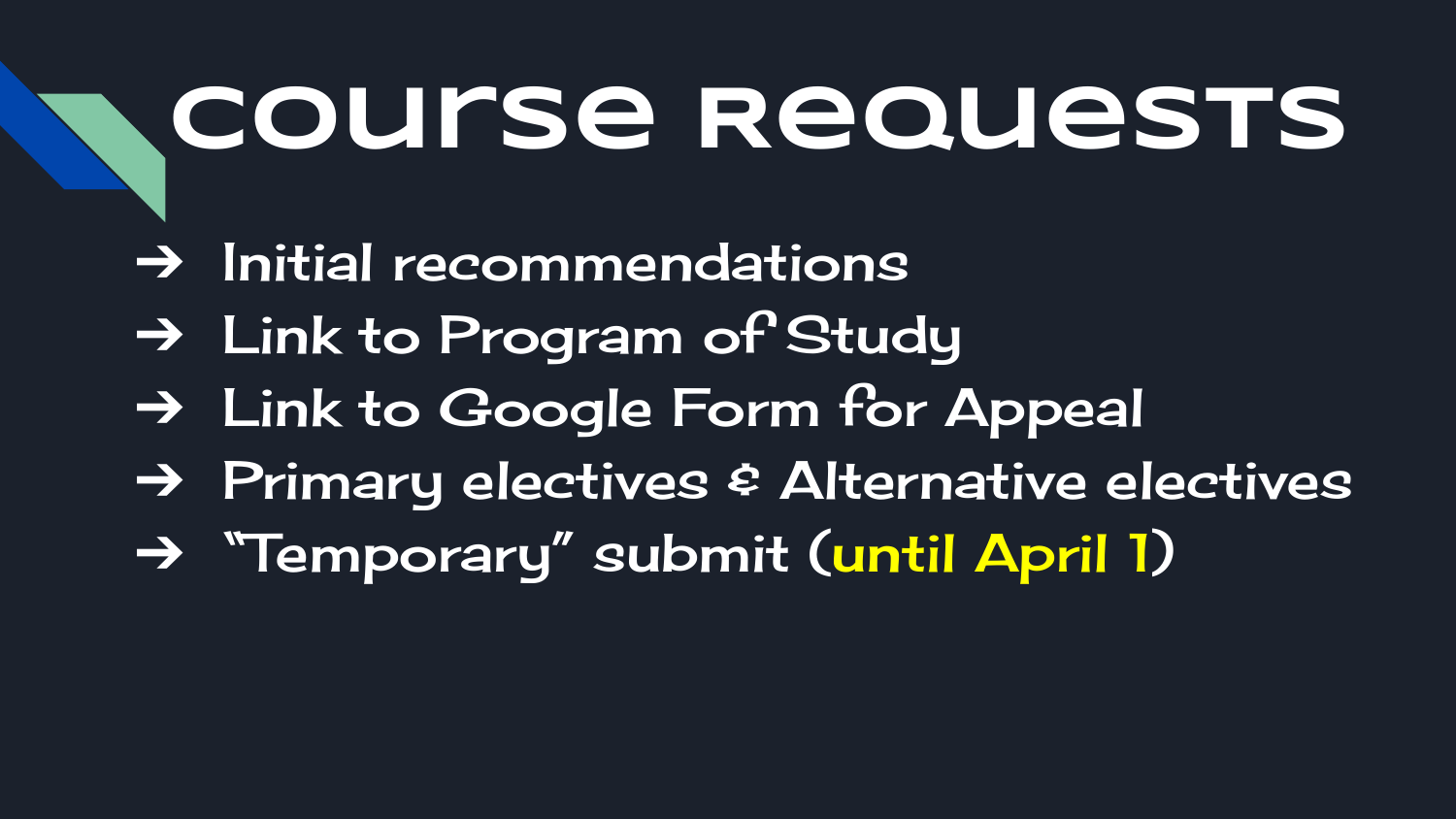# **Course Requests** ➔ NCHS homepage > Students > School Counseling > [Course](https://www.ncps-k12.org/Page/2838) **[Selection Tutorial](https://www.ncps-k12.org/Page/2838)**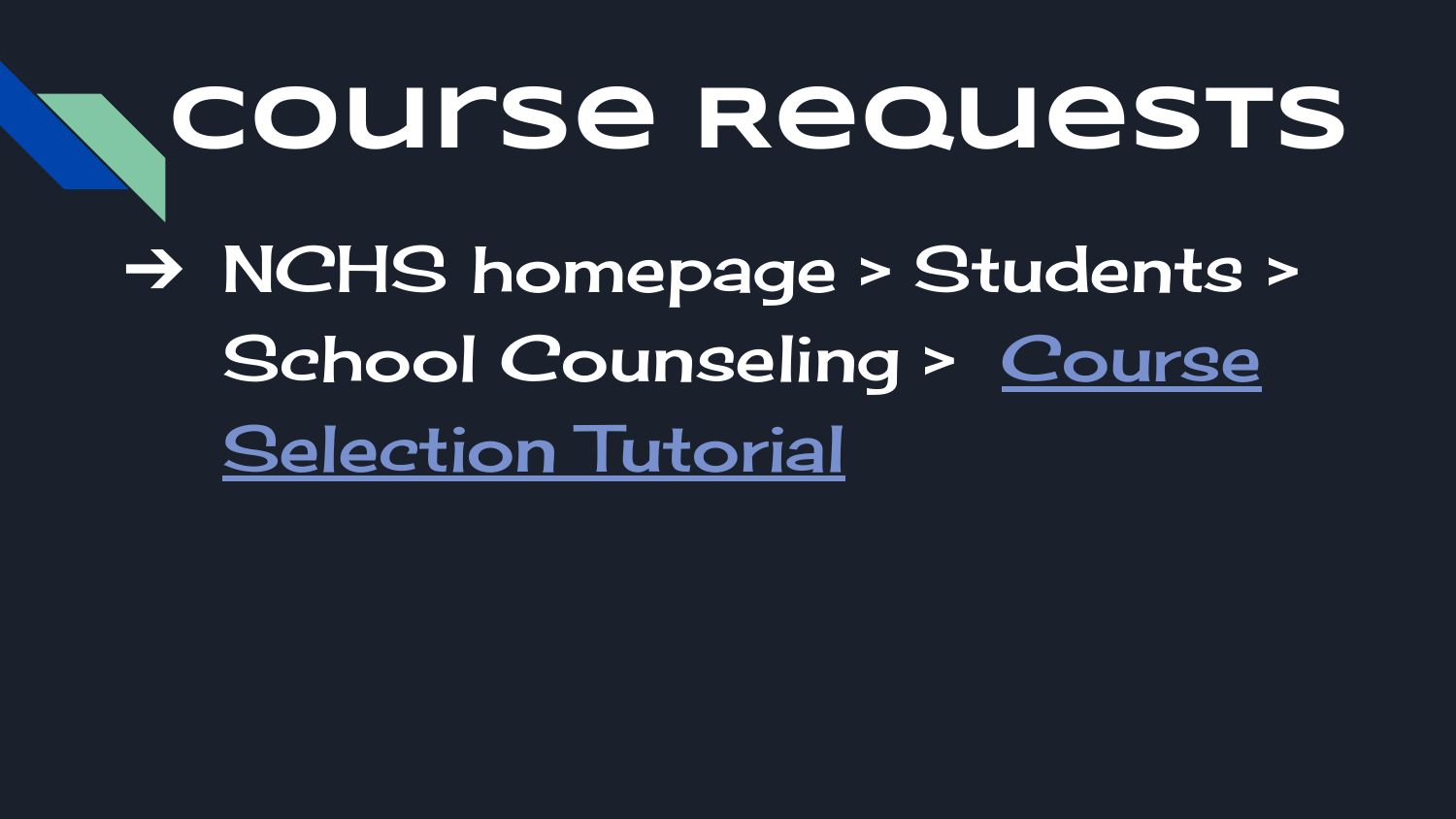#### **websites**

- ➔ NCHS > School Information > Incoming **Students**
- → Saxe > SAXE RESOURCES > [8th to 9th](https://www.ncps-k12.org/Domain/10) [Transition Website](https://www.ncps-k12.org/Domain/10)
- → NCHS > [School Information](https://www.ncps-k12.org/Domain/9) and Students > School Counseling > [Course](https://www.ncps-k12.org/Domain/9) [Selection Tutorial](https://www.ncps-k12.org/Domain/9)